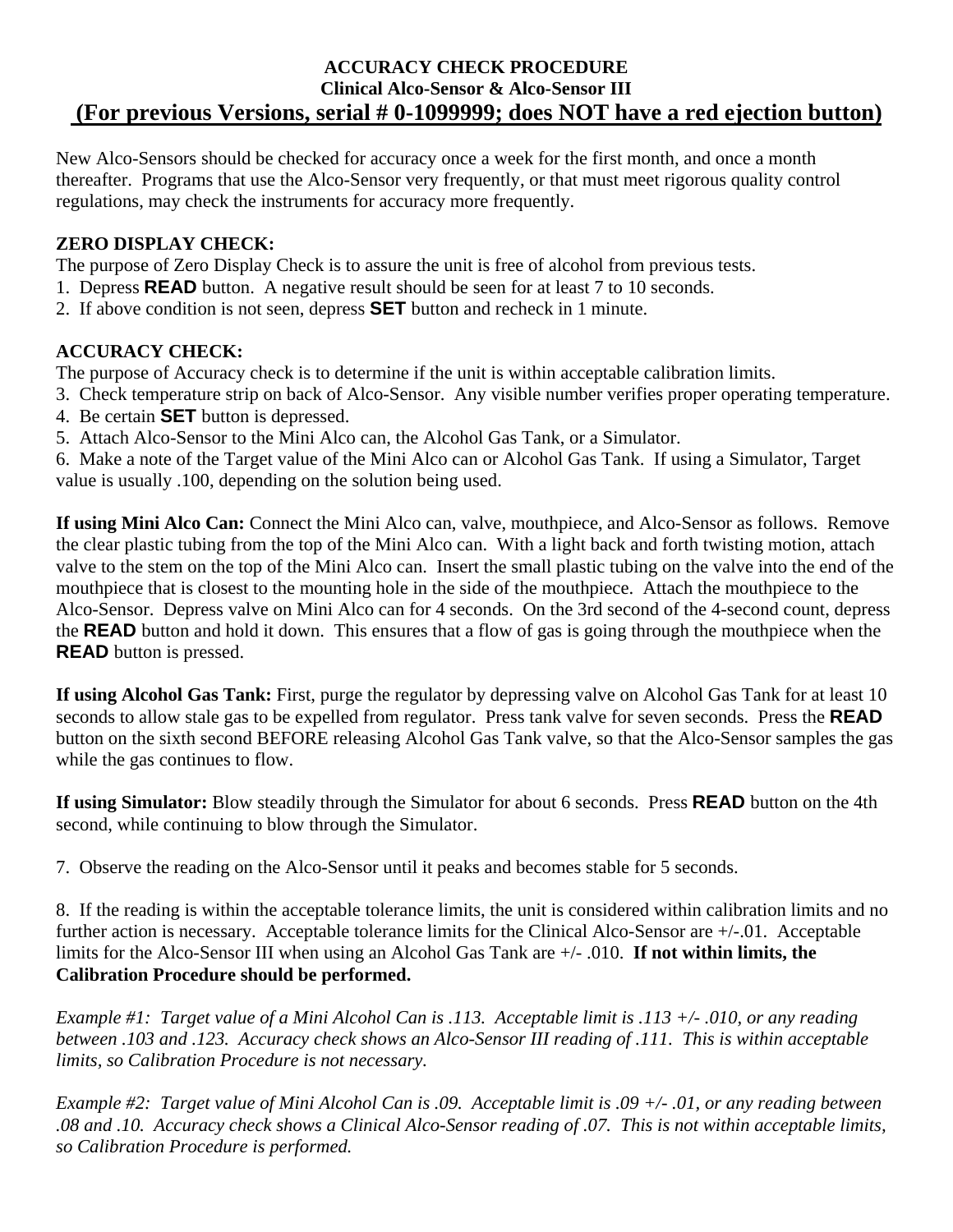### **CALIBRATION PROCEDURE Clinical Alco-Sensor & Alco-Sensor III (Previous Versions, serial # 0-1099999; does NOT have a red ejection button)**

The purpose of Calibration Procedure is to adjust the sensitivity of the Alco-Sensor to bring it into correct calibration.

1. Using the screwdriver provided in the Alco-Sensor case, turn the calibration screw located on the right side of the unit two full turns **clockwise.** This increases the sensitivity of the Alco-Sensor, resulting in a higher than normal reading.

2. Perform the Zero Display procedure as described earlier to ensure that unit is free from traces of alcohol from previous tests.

3. Take a reading of the Mini Alco can, Alcohol Gas Tank, or Simulator, as described in the Accuracy check procedure.

4. Quickly remove Alco-Sensor from Mini Alco can, Alcohol Gas tank, or Simulator and insert screwdriver in the calibration screw.

5. Carefully observe the reading. When the reading goes above the target value (the value marked on the can or tank), immediately turn the calibration screw **counterclockwise** until the reading on the Alco-Sensor just approaches, but does not go below the target value. The reading will continue to rise, and the screw should again be turned counterclockwise to bring the reading to the target value, **but not below it.** The reading may rise a bit more, and another slight adjustment may be necessary to bring the reading down to the target value.

**Note: Under no circumstances should the screw be turned clockwise to increase the reading on the Alco-Sensor during this procedure.** If during the calibration the screw is turned too far, resulting in the reading going below the target value, DO NOT bring the reading UP by turning the screw clockwise. **Instead, wait to see if the reading will rise to the target value.** If it does rise past the target value, the screw may then be turned counterclockwise to lower the reading. If the Alco-Sensor reading does not rise to the target value, let the Alco-Sensor rest for several minutes with the **SET** button depressed, and repeat the calibration procedure.

6. Once the unit has been calibrated, depress the **SET** button.

7. Verify calibration by performing an Accuracy Check to ensure that the instrument is now reading within the acceptable level of tolerance.

### **GLOSSARY**

**Accuracy Check:** A procedure that documents how accurately the Alco-Sensor is reading. This procedure determines if the Alco-Sensor needs adjustment or is giving acceptably accurate readings.

**Calibration Adjustment:** A procedure that adjusts the accuracy of the Alco-Sensor.

**Target Value:** The alcohol value printed on the Mini Alcohol can, Alcohol Gas Tank, or Simulator. This value is different for every Mini Alcohol can. For a simulator, the target value is found on the label of the simulator solution used in the simulator, and is commonly .100. Alcohol Gas Tanks come in values of .038 and .082. Actual target value is determined using an elevation chart on the tank.

If you have questions, comments, or difficulties calibrating your instrument, please feel free to contact us at 800-227-9890.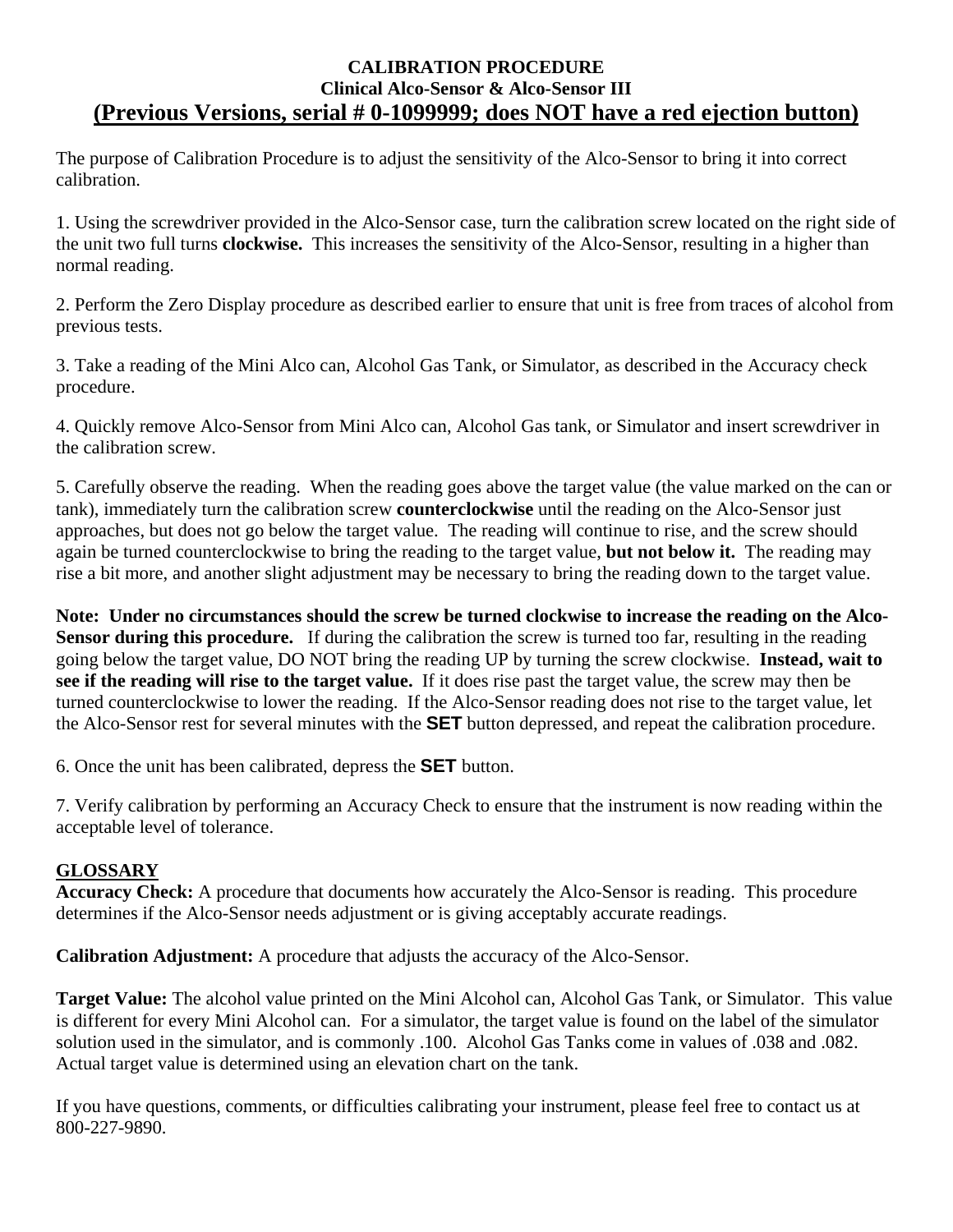# **ACCURACY CHECK PROCEDURE Clinical Alco-Sensor & Alco-Sensor III (New Versions, Serial # 1200000+, with a red ejection button)**

New Alco-Sensors should be checked for accuracy once a week for the first month, and once a month thereafter. Programs that use the Alco-Sensor very frequently, or who must meet rigorous quality control regulations, may check the instruments for accuracy more frequently. Before beginning have these items available: instrument, alcohol standard, clean mouthpiece

### **Accuracy Check Using Mini-Alco Can** (can be used in non-evidentiary testing environments).

- 1. Remove plastic sleeve from top of Mini-Alcohol Can.
- 2. With a light back and forth motion, attach valve to stem on top of Mini-Alcohol can.
- 3. Attach end of new mouthpiece to plastic nozzle on valve. (This will be called the MINI-ALCO ASSEMBLY).
- 4. Check the temperature of the Alco-Sensor by depressing READ while holding down the SET button. Be certain that the instrument temperature is between 15C and 36C. RELEASE the READ button.
- 5. Depress only the READ button, allowing the SET button to pop up, drawing fresh air from the room into the instrument, .000 should be seen first in the dim mode and then in the bright display mode before continuing on with the test procedure.
- 6. If .000 is not seen in the bright mode, depress SET button and recheck in one minute. (If you cannot successfully complete this process after several attempts, contact AlcoPro at 800-227-9890.)
- 7. Depress the SET button.
- 8. Attach the MINI-ALCO ASSEMBLY to the Alco-Sensor.
- 9. Observe the value marked on the Mini-Alco Can this is the target value.
- 10. Depress valve on Mini-Alco Can for 6 seconds. On the 4th or 5th second of the 6-second count, depress the READ button.
	- (NOTE: The vapor must be flowing through the mouthpiece when the READ button is depressed).
- 11. Release the valve on the Mini-Alco Can.
- 12. Remove the MINI-ALCO ASSEMBLY from the Alco-Sensor and observe the reading until it is displayed in the bright mode.
- 13. The displayed result should be within +/- .010 of the value marked on the Mini-Alco Can.
- 14. If the reading does not meet the specified tolerance, the unit requires a calibration adjustment.

### **Accuracy Check Using Dry Gas Standard**

- 1. Follow instructions on the dry gas standard to mount the regulator.
- 2. Purge regulator by depressing button/valve on regulator for approximately 3 to 4 seconds before running your first accuracy check of the day.
- 3. Attach new mouthpiece to the end of the regulator line (small plastic tubing).
- 4. Check the temperature of the Alco-Sensor by depressing READ while holding down the SET button. Be certain that the instrument temperature is between 15C and 36C. Release the READ button.
- 5. Depress only the READ button, allowing the SET button to pop up, drawing fresh air from the room into the instrument.
- .000 should be seen in the dim mode and then in the bright display mode before continuing on with the test procedure. 6. If .000 is not seen in the bright mode, depress SET button and recheck in one minute.
- (If you cannot successfully complete this process after several attempts, contact AlcoPro at 800-227-9890.)
- 7. Depress the SET button.
- 8. Carefully attach Alco-Sensor to mouthpiece assembly.
- 9. Review the elevation chart on the tank to calculate the proper alcohol concentration for the tank at your elevation. The value can also be determined from an appropriate True-Cal device.
- 10. Depress regulator control button for 6 seconds. On the 4th or 5th second of the 6-second count, depress the READ button. (NOTE: The gas must be flowing through the mouthpiece when the READ button is depressed).
- 11. Release the regulator control button.
- 12. Carefully detach the mouthpiece assembly from the Alco-Sensor and observe the reading until it becomes stable and bright.
- 13. The displayed result should be within +/- .010 of the value marked on the Dry Gas Standard (or your testing program's specified acceptable tolerances).
- 14. If the reading does not meet the specified tolerance, the unit requires a Calibration Adjustment.

### **Accuracy Check Using Wet Bath Simulator**

- 1. Prepare the Simulator for use by pouring in a fresh bottle of simulator solution.
- Allow 30 minutes for the simulator to warm the solution to the operating temperature of 34C.
- 2. Liquid should be clear with no visible particles suspended in the solution.
- 3. The simulator top must be on securely so the system is airtight. To check, cover the outlet port with your finger and blow into the intake port. Resistance to your exhalation will be felt on an airtight simulator, and there should be no bubbles.